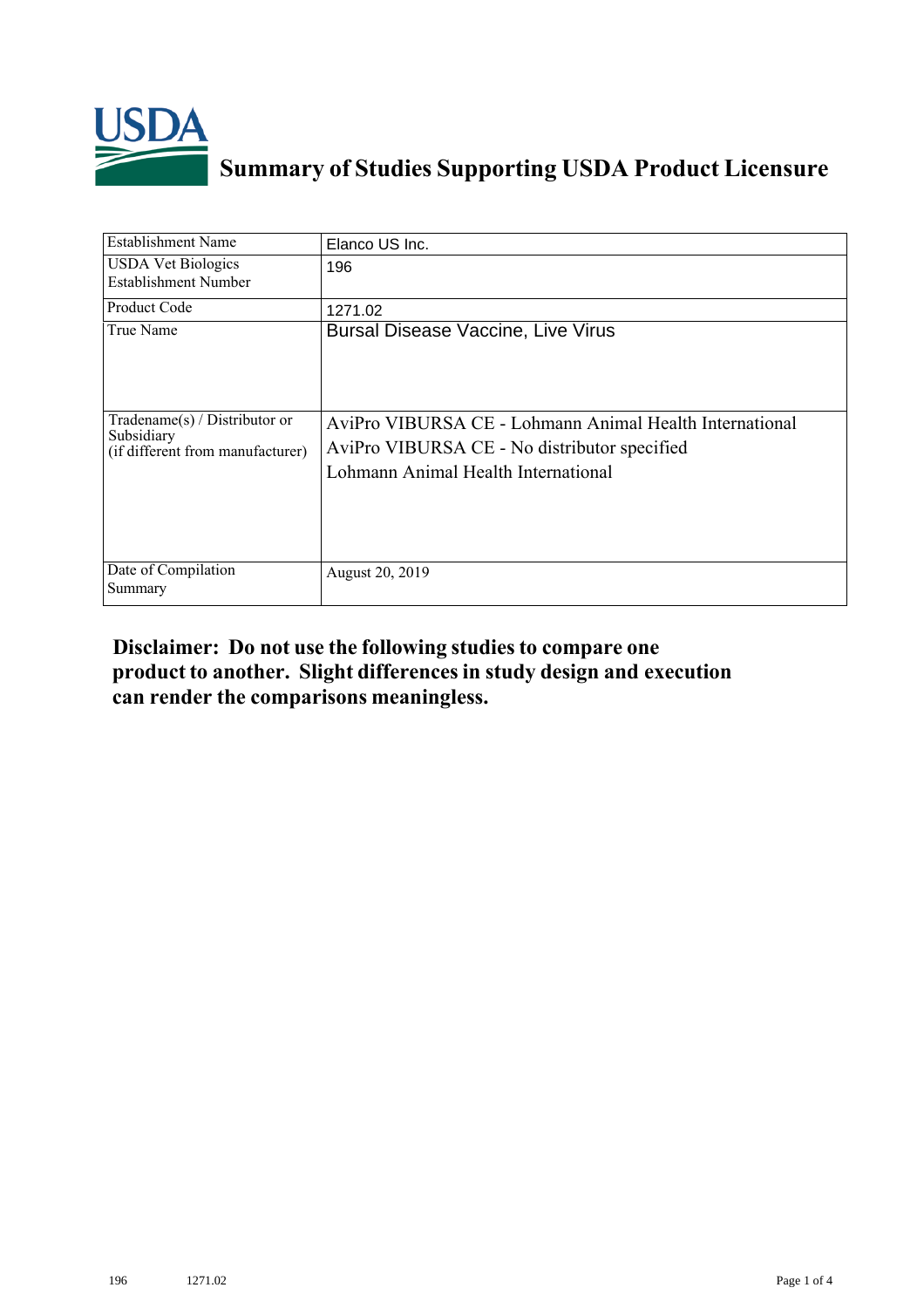| <b>Study Type</b>              | Efficacy                                                                                                                                                                                                                                                                                                                    |
|--------------------------------|-----------------------------------------------------------------------------------------------------------------------------------------------------------------------------------------------------------------------------------------------------------------------------------------------------------------------------|
| <b>Pertaining to</b>           | Infectious bursal disease virus (IBDV), CE strain                                                                                                                                                                                                                                                                           |
| <b>Study Purpose</b>           | To demonstrate efficacy against IBDV                                                                                                                                                                                                                                                                                        |
| <b>Product Administration</b>  | Drinking water                                                                                                                                                                                                                                                                                                              |
| <b>Study Animals</b>           | Chicken                                                                                                                                                                                                                                                                                                                     |
| <b>Challenge Description</b>   |                                                                                                                                                                                                                                                                                                                             |
| <b>Interval observed after</b> |                                                                                                                                                                                                                                                                                                                             |
| challenge                      |                                                                                                                                                                                                                                                                                                                             |
| <b>Results</b>                 | Study data were evaluated by USDA-APHIS prior to product<br>licensure and met regulatory standards for acceptance at the time<br>of submission. No data are published because this study was<br>submitted to USDA-APHIS prior to January 1, 2007, and APHIS<br>only requires publication of data submitted after that date. |
| <b>USDA Approval Date</b>      | May 1, 1991                                                                                                                                                                                                                                                                                                                 |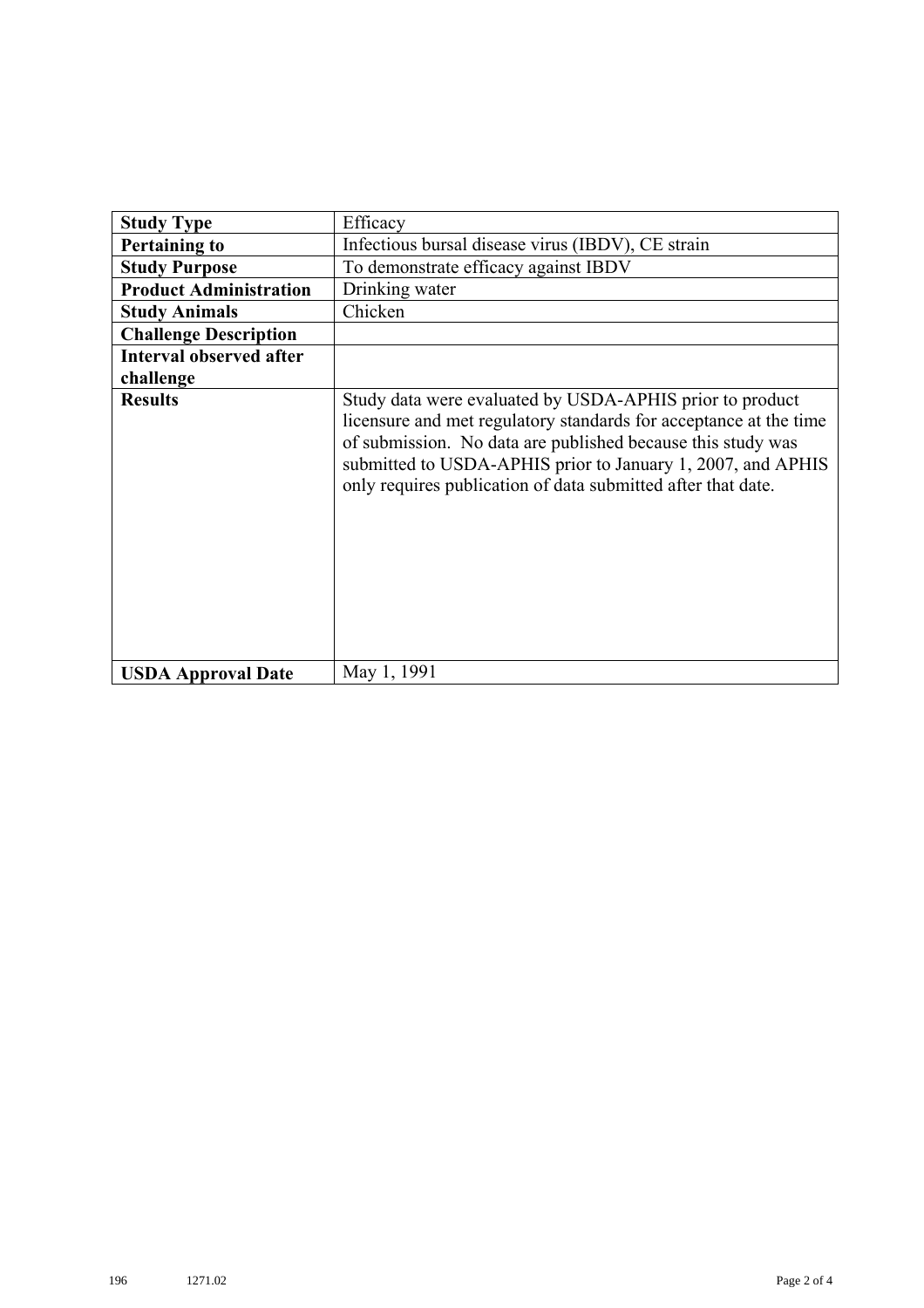| <b>Study Type</b>              | Efficacy                                                                                                                                                                                                                                                                                                                    |
|--------------------------------|-----------------------------------------------------------------------------------------------------------------------------------------------------------------------------------------------------------------------------------------------------------------------------------------------------------------------------|
| <b>Pertaining to</b>           | Infectious bursal disease virus (IBDV), CE strain                                                                                                                                                                                                                                                                           |
| <b>Study Purpose</b>           | To demonstrate efficacy against IBDV                                                                                                                                                                                                                                                                                        |
| <b>Product Administration</b>  | Drinking water                                                                                                                                                                                                                                                                                                              |
| <b>Study Animals</b>           | Chicken                                                                                                                                                                                                                                                                                                                     |
| <b>Challenge Description</b>   |                                                                                                                                                                                                                                                                                                                             |
| <b>Interval observed after</b> |                                                                                                                                                                                                                                                                                                                             |
| challenge                      |                                                                                                                                                                                                                                                                                                                             |
| <b>Results</b>                 | Study data were evaluated by USDA-APHIS prior to product<br>licensure and met regulatory standards for acceptance at the time<br>of submission. No data are published because this study was<br>submitted to USDA-APHIS prior to January 1, 2007, and APHIS<br>only requires publication of data submitted after that date. |
| <b>USDA Approval Date</b>      | February 6, 1995                                                                                                                                                                                                                                                                                                            |